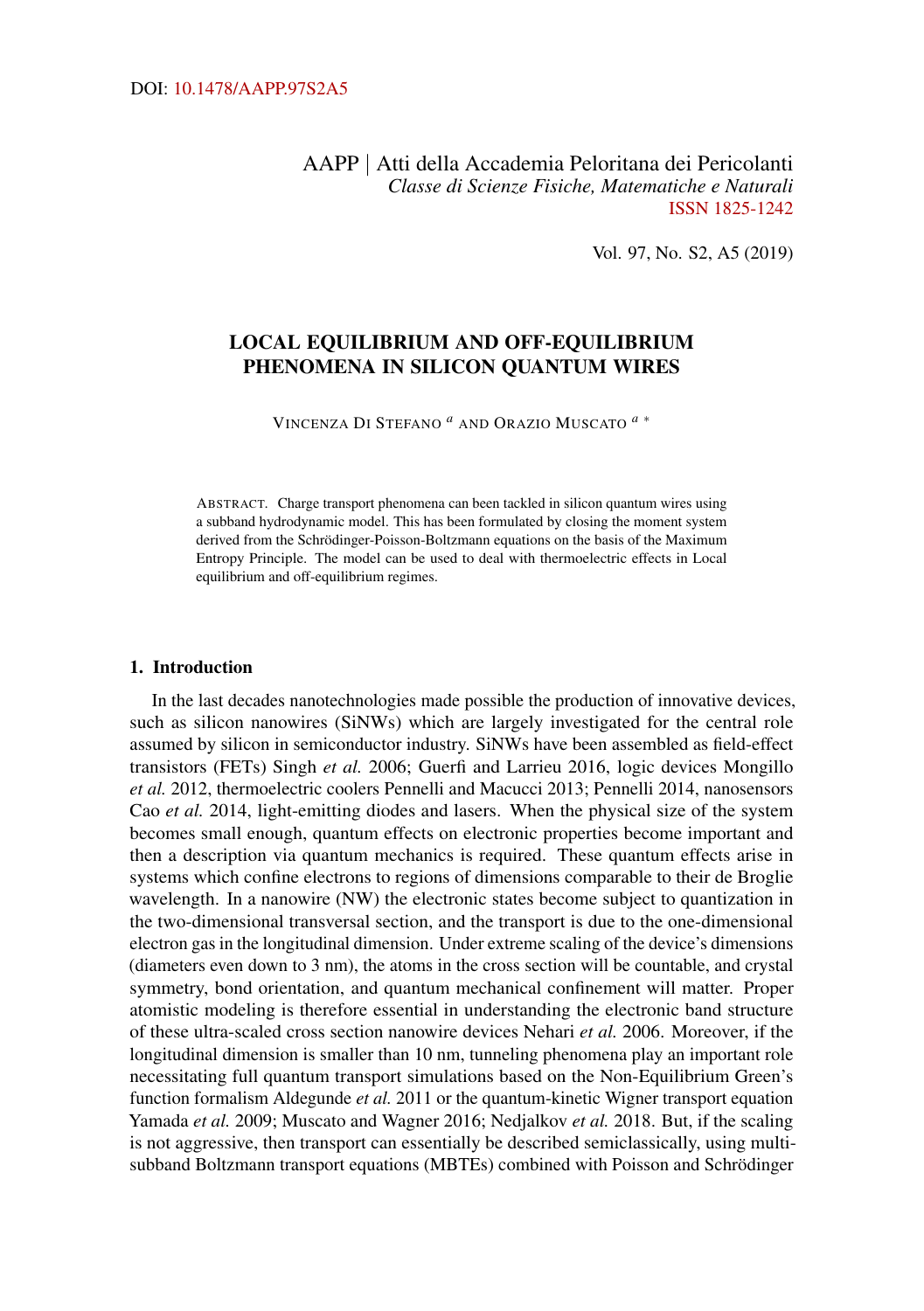equation solvers for the description of charge and the confining potential Jin *et al.* [2008.](#page-11-5) Numeric solutions of the MBTEs can be obtained either by using deterministic solvers Ossig and Schürrer [2008](#page-13-4) or by Monte Carlo solvers Ramayya and Knezevic [2010](#page-13-5) at the expense of large computational effort and statistical noise Muscato *et al.* [2010,](#page-12-3) [2011,](#page-12-4) [2013;](#page-12-5) Romano *et al.* [2015.](#page-13-6) In this paper we shall pursue another route, i.e. from the MBTEs we shall introduce a consistent, physics-based hydrodynamic model derived from the Maximum Entropy Principle of Extended Thermodynamics. Moreover we shall prove that Thermoelectric Effects (TE) can be conveniently analyzed from a hydrodynamic pointof-view, where the main advantages are i) a consistent thermodynamic framework, ii) an easy inclusion of hot electron effects, iii) the determination of the transport coefficients from first principles. The description of TE, at nanoscale, is very important: in fact the Seebeck effect in nanowires has been recently investigated with the future aim of building thermoelectric devices based on nanowire arrays for energy harvesting and using them in low-power portable electronics and autonomous sensor systems Dimaggio and Pennelli [2018.](#page-11-6) The plan of the paper is as follows. In Section [2](#page-1-0) Transport physics in SiNWs is introduced; in section [3](#page-3-0) the Extended hydrodynamic model is described. Low-field transport, Thermoelectric effects and Off-equilibrium regime are respectively dealt with in sections [4](#page-5-0), [5](#page-8-0) and [6](#page-9-0). Finally conclusions are drawn in section [7](#page-10-0).

### <span id="page-1-0"></span>2. Transport physics in SiNWs

In the physics of nanowires, we have to take into account two characteristic dimensions, the longitudinal (channel) and transversal lengths. If the transversal dimension is greater than 5 nm, the Effective Mass Approximation is probably valid Zheng *et al.* [2005.](#page-13-7) Moreover, the main quantum transport phenomena in SiNWs at room temperature, such as the source-to-drain tunneling, and the conductance fluctuation induced by the quantum interference, become significant only when the longitudinal lengths of SiNWs are smaller than 10 nm Wang and Lundstrom [2002.](#page-13-8) Therefore for longer longitudinal lengths, semiclassical formulations based on the 1-D Boltzmann Transport Equation can give reliable terminal characteristics when it is solved self-consistently by adding the Schrödinger-Poisson equations in the transversal direction. Regarding to the band structure, in SiNWs it is altered with respect to the bulk case depending on the wire cross-section dimension, the atomic configuration, and the crystal orientation Neophytou *et al.* [2008.](#page-13-9) In this paper, for the sake of simplicity, we shall consider a single valley model, with an effective mass *m* ∗ . For a quantum wire with linear expansion in *z*-direction, and confined in the  $x - y$  plane, the normalized electron wave function  $\phi(x, y, z)$  can be written in the form

$$
\phi(x, y, z) = \chi_{\alpha z}(x, y) \frac{e^{ik_z z}}{\sqrt{L_z}}
$$
\n(1)

where  $\chi_{\alpha z}(x, y)$  is the wave function of the  $\alpha$ -th subband and the term  $e^{ik_z z}/\sqrt{L_z}$  describes an independent plane wave in *z*-direction confined to the normalization length, with  $z \in [0, L_z]$ and  $k_z$  is the wave vector number. In the *z* cross section, the wave function  $\chi_{\alpha z}$  satisfy the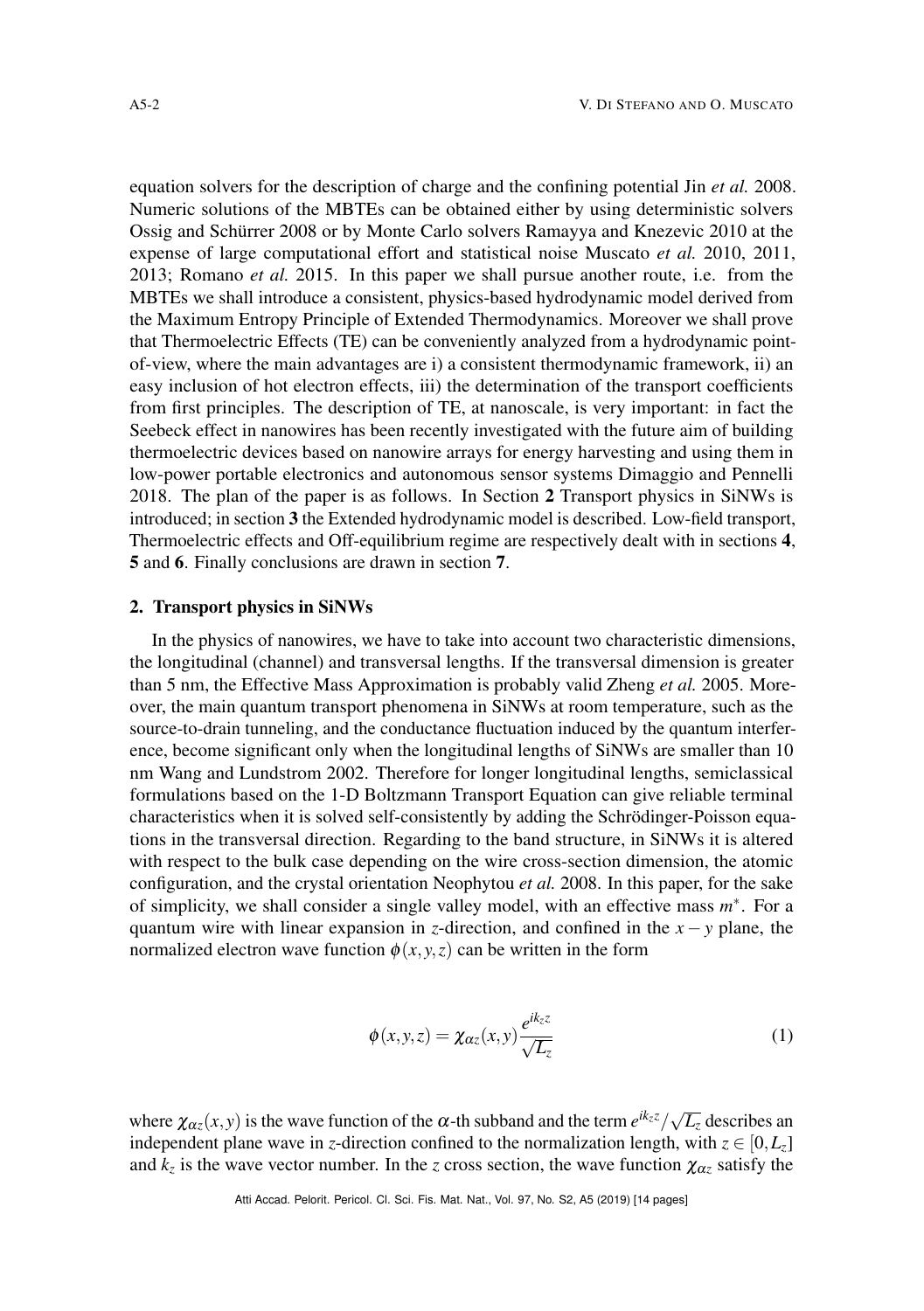Schrödinger equation in the Effective Mass Approximation

<span id="page-2-0"></span>
$$
\begin{cases}\nH[V]\,\chi_{\alpha z}^{\mu}[V] = \varepsilon_{\alpha z}[V]\,\chi_{\alpha z}^{\mu}[V] \\
H[V] = -\frac{\hbar^2}{2m^*}\left(\frac{\partial^2}{\partial x^2} + \frac{\partial^2}{\partial y^2}\right) + U(x,y) - eV(x,y,z)\n\end{cases} \tag{2}
$$

where  $U(x, y)$  is the confining potential, *e* the absolute value of the electronic charge,  $\varepsilon_{\alpha z}$ are the subband energies representing the energies admitted in the confined *x*−*y* plane. The total electron energy is

$$
E_{\alpha z} = \varepsilon_{\alpha z} + \mathscr{E}(k_z) + E_c
$$

where  $E_c$  is the bottom of the conduction band and, in the parabolic band approximation, we have

$$
\mathscr{E}(k_z) = \frac{\hbar^2 k_z^2}{2m^*}
$$

The electrostatic potential *V* satisfies the Poisson equation

$$
\nabla \cdot [\varepsilon_0 \varepsilon_r \nabla V(x, y, z)] = -e(N_D - N_A - n) \tag{3}
$$

<span id="page-2-1"></span>.

where  $\varepsilon_0$  is the absolute dielectric constant,  $\varepsilon_r$  is the relative dielectric constant, and  $N_D$ ,  $N_A$  are the assigned doping profiles (due to donors and acceptors) and  $n(x, y, z, t)$  is the electron density, which depends on  $\chi_{\alpha z}$ 

<span id="page-2-3"></span>
$$
n(x, y, z, t) = \sum_{\alpha} \rho^{\alpha}(z, t) |\chi_{\alpha z}(x, y, t)|^2
$$
 (4)

where  $\rho^{\alpha}$  is the 1-D density in the  $\alpha$ -subband

<span id="page-2-4"></span>
$$
\rho^{\alpha}(z,t) = \frac{2}{2\pi} \int f_{\alpha}(z,k_z,t)dk_z \quad . \tag{5}
$$

Equations [\(2\)](#page-2-0), [\(3\)](#page-2-1) must be coupled to the MBTEs for the electron distribution functions  $f_{\alpha}(z, k_z, t)$  in each  $\alpha$ -th subband Ferry *et al.* [2009](#page-11-7)

$$
\frac{\partial f_{\alpha}}{\partial t} + v_{z}(k_{z}) \frac{\partial f_{\alpha}}{\partial z} - \frac{e}{\hbar} E^{eff} \frac{\partial f_{\alpha}}{\partial k_{z}} = \sum_{\alpha'} \sum_{\eta} \mathcal{C}_{\eta} [f_{\alpha}, f_{\alpha'}] \tag{6}
$$

where

<span id="page-2-2"></span>
$$
v_z = \frac{1}{\hbar} \frac{\partial E_{\alpha z}}{\partial k_z} = \frac{\hbar k_z}{m^*}, \quad E^{eff} = \frac{1}{e} \frac{\partial E_{\alpha z}}{\partial z} = \frac{1}{e} \frac{\partial \varepsilon_{\alpha z}}{\partial z}
$$
(7)

are respectively the electron group velocity and the effective electric field. In the low density approximation (not-degenerate case), the collisional operator reads

$$
\mathscr{C}_{\eta}[f_{\alpha},f_{\alpha'}]=\frac{L_z}{2\pi}\int d\mathbf{k}'_z \left\{w_{\eta}(\mathbf{k}',\mathbf{k})f_{\alpha'}(\mathbf{k}'_z)-w_{\eta}(\mathbf{k},\mathbf{k}')f_{\alpha}(\mathbf{k}_z)\right\}
$$
(8)

where  $w_{\eta}$ (k, k') =  $w_{\eta}$ ( $\alpha$ ,  $k_z$ ,  $\alpha'$ ,  $k'_z$ ) is the  $\eta$ -th scattering rate. When  $\alpha = \alpha'$  we have an intra-subband scattering, otherwise we have an inter-subband scattering. Scattering mechanisms in SiNWs must comprise acoustic phonon scattering, non-polar optical phonon scattering, surface scattering, scattering with ionized impurities, as well as surface roughness scattering: the details of such mechanisms can be found in Muscato *et al.* [2019.](#page-12-6)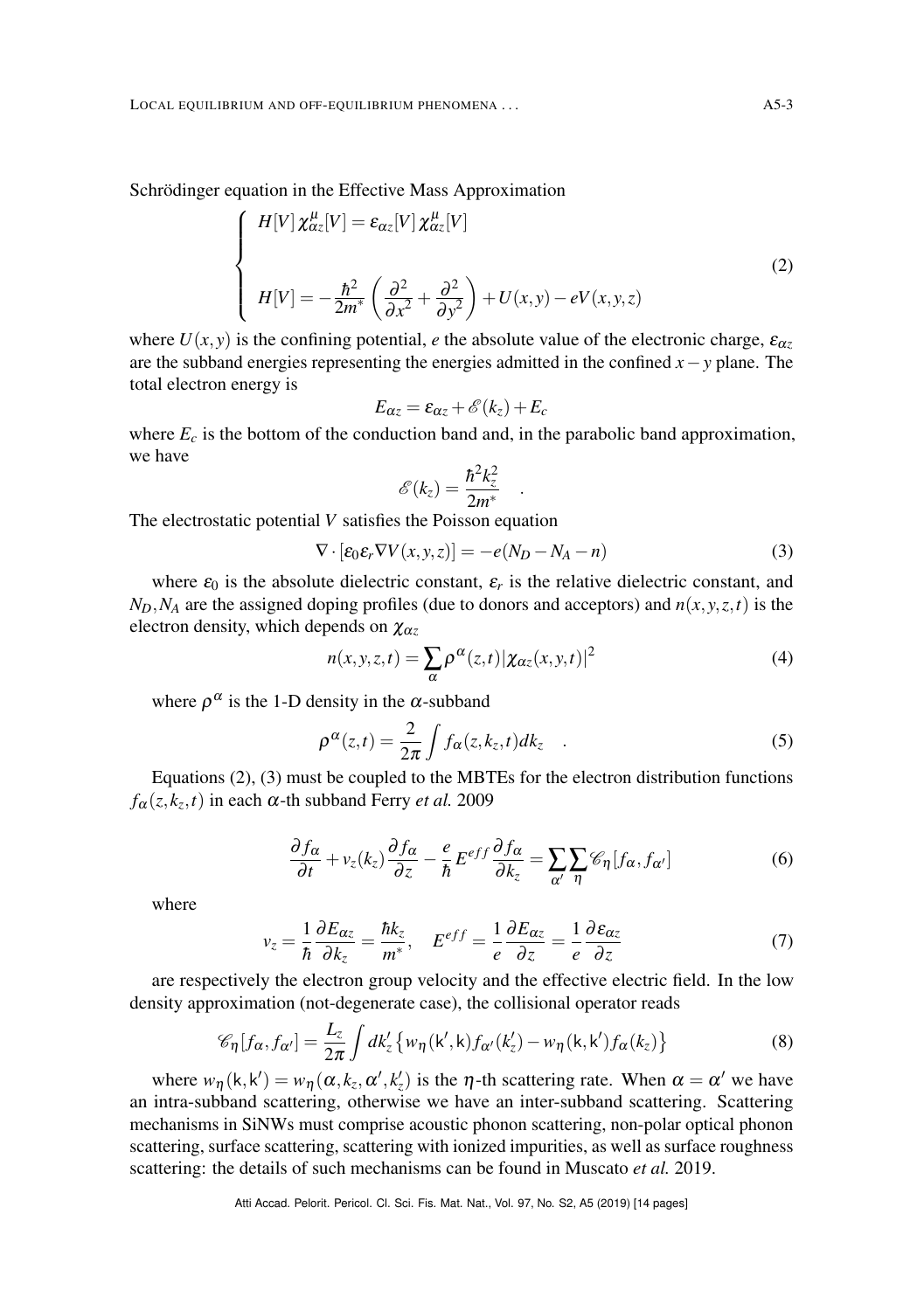So in principle, one has to solve a complicate system formed by two blocks, the Schrödinger-Poisson equations and the MBTEs. The coupling between the two blocks is due to the subband energies  $\varepsilon_{\alpha z}$  (from which one can evaluate the effective field  $(7)_2$  $(7)_2$  $(7)_2$ ), the wave functions  $\chi_{\alpha z}$  (which enter in the definition of the electron density [\(4\)](#page-2-3) and in the scattering mechanisms), as well as the linear density [\(5\)](#page-2-4).

# <span id="page-3-0"></span>3. The Extended hydrodynamic model

From the MBTEs one can obtain hydrodynamic-like equations. By multiplying the MBTEs by the weight functions  $\psi_A = \{1, v_z, \mathscr{E}, \mathscr{E} v_z\}$ , and integrating in the  $k_z$  space, one obtains the following hyperbolic system of PDEs Muscato and Di Stefano [2012a](#page-12-7)

<span id="page-3-1"></span>
$$
\frac{\partial \rho^{\alpha}}{\partial t} + \frac{\partial (\rho^{\alpha} V^{\alpha})}{\partial z} = \rho^{\alpha} \sum_{\alpha'} C_{\rho}^{\alpha \alpha'} \tag{9}
$$

$$
\frac{\partial(\rho^{\alpha}V^{\alpha})}{\partial t} + \frac{2}{m^*} \frac{\partial(\rho^{\alpha}W^{\alpha})}{\partial z} + \frac{e}{m^*} \rho^{\alpha} E^{eff} = \rho^{\alpha} \sum_{\alpha'} C_V^{\alpha \alpha'} \tag{10}
$$

$$
\frac{\partial(\rho^{\alpha}W^{\alpha})}{\partial t} + \frac{\partial(\rho^{\alpha}S^{\alpha})}{\partial z} + \rho^{\alpha}eE^{eff}V^{\alpha} = \rho^{\alpha}\sum_{\alpha'}C_{W}^{\alpha\alpha'}\tag{11}
$$

$$
\frac{\partial(\rho^{\alpha}S^{\alpha})}{\partial t} + \frac{\partial(\rho^{\alpha}F^{\alpha})}{\partial z} + 3\frac{e}{m^*}\rho^{\alpha}E^{eff}W^{\alpha} = \rho^{\alpha}\sum_{\alpha'}C_S^{\alpha\alpha'}\tag{12}
$$

in the unknowns (called moments)  $\rho^{\alpha}$  (1-D density),  $V^{\alpha}$  (mean velocity),  $W^{\alpha}$  (mean energy) and  $S^{\alpha}$  (mean energy-flux), and

$$
F^{\alpha} = \frac{2}{(2\pi)} \frac{1}{\rho^{\alpha}} \int f_{\alpha} \mathcal{E} v_z^2 d k_z
$$
  
\n
$$
C_{\rho}^{\alpha \alpha'} = \frac{2}{(2\pi)} \frac{1}{\rho^{\alpha}} \sum_{\eta} \int \mathcal{C}_{\eta} [f_{\alpha}, f_{\alpha'}] dk_z
$$
  
\n
$$
C_{V}^{\alpha \alpha'} = \frac{2}{(2\pi)} \frac{1}{\rho^{\alpha}} \sum_{\eta} \int \mathcal{C}_{\eta} [f_{\alpha}, f_{\alpha'}] v_z d k_z
$$
  
\n
$$
C_{W}^{\alpha \alpha'} = \frac{2}{(2\pi)} \frac{1}{\rho^{\alpha}} \sum_{\eta} \int \mathcal{C}_{\eta} [f_{\alpha}, f_{\alpha'}] \varepsilon_z d k_z
$$
  
\n
$$
C_{S}^{\alpha \alpha'} = \frac{2}{(2\pi)} \frac{1}{\rho^{\alpha}} \sum_{\eta} \int \mathcal{C}_{\eta} [f_{\alpha}, f_{\alpha'}] \varepsilon_z v_z d k_z.
$$

The above moment system is not closed: there are more unknowns than equations. The Maximum Entropy Principle (MEP) leads to a systematic way for obtaining constitutive relations on the basis of the information theory, as already proved in the simulation of 3D electron transport in sub-micrometric devices in the case in which the lattice phonons are considered as a thermal bath with constant temperature Mascali and Romano [2017b](#page-11-8) or when the phonons are off-equilibrium Muscato and Di Stefano [2008,](#page-12-8) [2011a](#page-12-9)[,b,](#page-12-10)[c,](#page-12-11)[d,](#page-12-12) [2012b;](#page-12-13) Mascali [2015;](#page-11-9) Muscato and Di Stefano [2015;](#page-12-14) Mascali [2016;](#page-11-10) Mascali and Romano [2017a,](#page-11-11) in 2D nanoscale structures Camiola *et al.* [2012,](#page-11-12) [2013;](#page-11-13) Mascali [2017.](#page-11-14) We define the entropy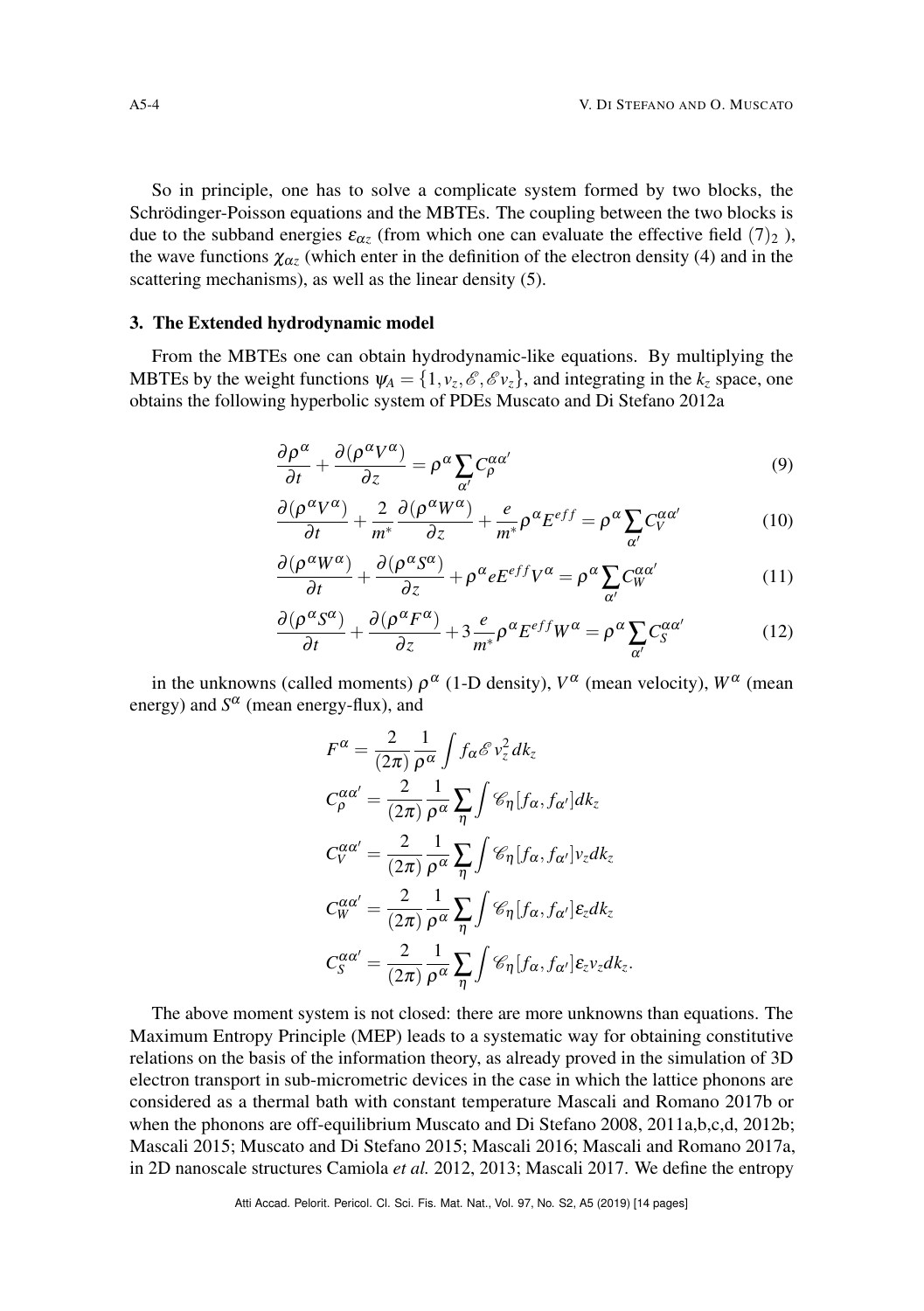of the electron system as Mascali and Romano [2010](#page-11-15)

$$
S_e = \sum_{\alpha} |\chi_{\alpha}(x, y, t)|^2 S_e^{\alpha} \tag{13}
$$

$$
S_e^{\alpha} = -\frac{2}{(2\pi)} k_B \int_{\mathbb{R}} (f_{\alpha} \log f_{\alpha} - f_{\alpha}) dk_z.
$$
 (14)

According to the MEP, if a given number of moments  $M_A^{\alpha}$  are known, the distribution function  $\hat{f}^{\alpha}$ , which can be used to evaluate the unknown moments, correspond to the extremum of the total entropy density under the constraint that they yield the known moments, i.e.

<span id="page-4-0"></span>
$$
\frac{2}{(2\pi)}\int_{\mathbb{R}}\psi_A\hat{f}_{\alpha}dk_z = M_A^{\alpha}.
$$
 (15)

If we introduce a set of Lagrange multipliers  $\lambda_A$ , the problem to maximize  $S_e$  under the constraints [\(15\)](#page-4-0) is equivalent to maximize

$$
S'=S_e-\sum_{\alpha}\sum_{A}\lambda^{\alpha}_A|\chi_{\alpha}(x,y,t)|^2\left[\frac{2}{(2\pi)}\int_{\mathbb{R}}\psi_A\hat{f}_{\alpha}dk_z-M^{\alpha}_A\right].
$$

So doing we shall obtain the following distribution function:

$$
\hat{f}_{\alpha} = \exp(-\Sigma^{\alpha}) \quad , \qquad \Sigma^{\alpha} = \frac{1}{k_B} \sum_{A} \psi_A \lambda_A \tag{16}
$$

$$
\psi_A = (1, v_z, \mathscr{E}, \mathscr{E} v_z) \quad , \qquad \lambda_A = (\lambda^\alpha, k_B \lambda_V^\alpha, k_B \lambda_W^\alpha, k_B \lambda_S^\alpha) \tag{17}
$$

By inserting the previous equations in [\(15\)](#page-4-0), we obtain

$$
M_A^{\alpha} = M_A^{\alpha}(\lambda_A)
$$

which define implicitly the Lagrange multipliers as functions of the basic moments. However such a procedure requires a numerical inversion, which is not practical for numerical simulations of electron devices, since it must be performed at each time or iteration step. In order to invert the above relations, one assumes a small anisotropy in the distribution function Mascali and Romano [2010;](#page-11-15) Camiola *et al.* [2012;](#page-11-12) Mascali [2016;](#page-11-10) Mascali and Romano [2017b](#page-11-8) by introducing the smallness parameter  $\tau$ . We shall assume that the multipliers are analytic in  $\tau$  and expand them around  $\tau = 0$  up to the second order and, taking into account the representation theorem for isotropic function, we have

$$
\lambda^{\alpha} = \hat{\lambda}^{\alpha} + \mathcal{O}(\tau^2), \quad \lambda^{\alpha}_W = \hat{\lambda}^{\alpha}_W + \mathcal{O}(\tau^2)
$$
 (18)

$$
\lambda_V^{\alpha} = \tau \hat{\lambda}_V^{\alpha} + \mathcal{O}(\tau^2), \quad \lambda_S^{\alpha} = \tau \hat{\lambda}_S^{\alpha} + \mathcal{O}(\tau^2)
$$
 (19)

therefore, up to the first order in  $\tau$ , we obtain

<span id="page-4-1"></span>
$$
\hat{f}_{\alpha} = \exp\left(-\frac{\hat{\lambda}^{\alpha}}{k_B} - \hat{\lambda}^{\alpha}_{W} \mathscr{E}\right) \left\{1 - \tau \left(\hat{\lambda}^{\alpha}_{V} v_{z} + \hat{\lambda}^{\alpha}_{S} \mathscr{E} v_{z}\right)\right\} + \mathscr{O}(\tau^2). \tag{20}
$$

We remark that, for  $\tau = 0$ , the eq.[\(20\)](#page-4-1) looks like the equilibrium distribution function, supposing to have

<span id="page-4-2"></span>
$$
\hat{\lambda}_W^{\alpha}|_E = \frac{1}{k_B T_e^{\alpha}}
$$
\n(21)

Atti Accad. Pelorit. Pericol. Cl. Sci. Fis. Mat. Nat., Vol. 97, No. S2, A5 (2019) [\[14](#page-13-10) pages]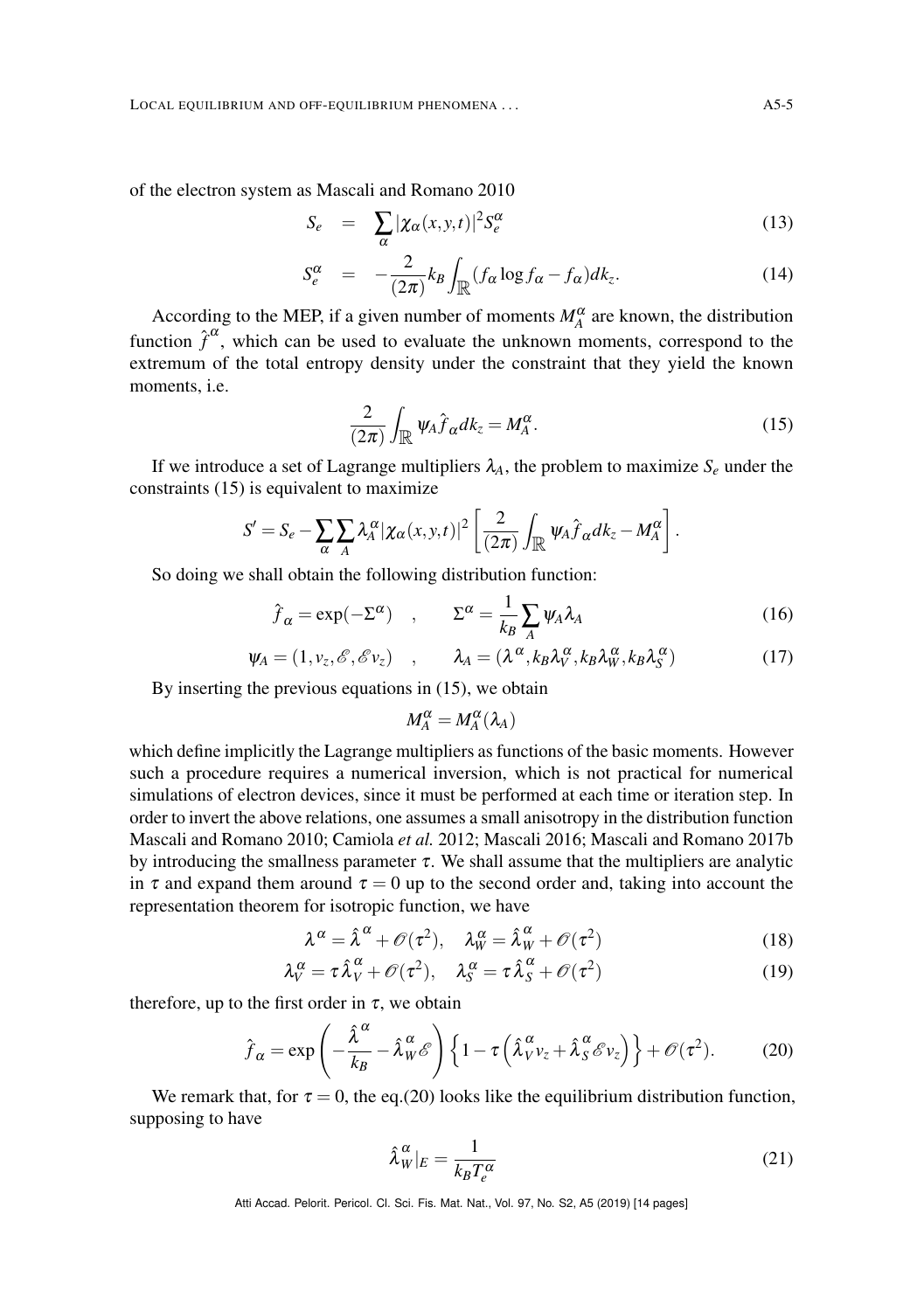where  $T_e^{\alpha}$  is the electron temperature. However  $\hat{\lambda}^{\alpha}, \hat{\lambda}_W^{\alpha}$  are not the equilibrium part of  $\lambda^{\alpha}, \lambda^{\alpha}_{W}$ , but the part arising in the case  $\hat{f}_{\alpha}$  is isotropic. The Lagrange multiplyers are determined by imposing the constraint [\(15\)](#page-4-0), and we get

<span id="page-5-4"></span>
$$
\frac{\hat{\lambda}^{\alpha}}{k_B} = -\log \frac{\rho^{\alpha} \hbar \pi^{\frac{1}{2}}}{\sqrt{4m^*W^{\alpha}}}, \quad \hat{\lambda}_W^{\alpha} = \frac{1}{2W^{\alpha}}
$$
(22)

<span id="page-5-5"></span>
$$
\tau \hat{\lambda}_V^{\alpha} = -\frac{5m^*}{4W^{\alpha}} V^{\alpha} + \frac{m^*}{4(W^{\alpha})^2} S^{\alpha}, \quad \tau \hat{\lambda}_S^{\alpha} = \frac{m^*}{4(W^{\alpha})^2} V^{\alpha} - \frac{m^*}{12(W^{\alpha})^3} S^{\alpha}.
$$
 (23)

By using the distribution function [\(20\)](#page-4-1), the higher-order flux term  $F^{\alpha}$  has been evaluated

<span id="page-5-6"></span>
$$
F^{\alpha} = \frac{6(W^{\alpha})^2}{m^*}
$$
 (24)

as well as the production terms  $C^{\alpha\alpha'}_p, C^{\alpha\alpha'}_w, C^{\alpha\alpha'}_w, C^{\alpha\alpha'}_s$ . In particular the right-hand-sides of equations  $(10)$ ,  $(12)$  can be written as

<span id="page-5-1"></span>
$$
\rho^{\alpha} \sum_{\alpha'} C_V^{\alpha \alpha'} = \mathscr{A}(\rho^{\alpha}, W^{\alpha}) J^{\alpha} + \mathscr{B}(\rho^{\alpha}, W^{\alpha}) J_W^{\alpha}
$$
\n(25)

$$
\rho^{\alpha} \sum_{\alpha'} C_S^{\alpha \alpha'} = \mathscr{A}^{\star}(\rho^{\alpha}, W^{\alpha}) J^{\alpha} + \mathscr{B}^{\star}(\rho^{\alpha}, W^{\alpha}) J_W^{\alpha}
$$
\n(26)

where  $J^{\alpha} = \rho^{\alpha} V^{\alpha}$ ,  $J^{\alpha}_W = \rho^{\alpha} S^{\alpha}$ . In the stationary regime the eqs. [\(10\)](#page-3-1), [\(12\)](#page-3-1) with [\(25\)](#page-5-1), [\(26\)](#page-5-1) can be solved in terms of  $J^{\alpha}$  and  $J^{\alpha}_W$  obtaining

<span id="page-5-2"></span>
$$
J^{\alpha} = a_{11}(\rho^{\alpha}, W^{\alpha})\frac{\partial \rho^{\alpha}}{\partial z} + a_{12}(\rho^{\alpha}, W^{\alpha})\frac{\partial W^{\alpha}}{\partial z} + a_{13}(\rho^{\alpha}, W^{\alpha})\frac{\partial \varepsilon_{\alpha z}}{\partial z}
$$
(27)

$$
J_W^{\alpha} = a_{21}(\rho^{\alpha}, W^{\alpha})\frac{\partial \rho^{\alpha}}{\partial z} + a_{22}(\rho^{\alpha}, W^{\alpha})\frac{\partial W^{\alpha}}{\partial z} + a_{23}(\rho^{\alpha}, W^{\alpha})\frac{\partial \varepsilon_{\alpha z}}{\partial z}
$$
(28)

and the coefficients  $a_{ij}$  can be found in Castiglione and Muscato [2017.](#page-11-16) Finally we want to stress that the above Extended Hydrodynamic Model has been closed by using first principles, and it is free of any fitting parameters.

#### <span id="page-5-0"></span>4. Low-field transport

When the electric field is small, the system formed by the electrons and the lattice is in Local Thermal Equilibrium (LTE), i.e. the system under study can be split into a collection of sub-systems sufficiently large to allow them to be treated as macroscopic thermodynamic subsystems, but sufficiently small that equilibrium is very close to being realized in each sub-system. The Extended hydrodynamic model can describe the electron system in such regime, supposing to set the smallness parameter  $\tau = 0$  and using eq.[\(21\)](#page-4-2), with the main advantage that the transport coefficients are completely determined without any fitting procedure. In this case , we can obtain the following Gibbs relation (see Appendix A for the details)

<span id="page-5-3"></span>
$$
T_e^{\alpha} dS_e^{\alpha} = d(\rho^{\alpha} W^{\alpha}) - \bar{v}^{\alpha} d\rho^{\alpha}
$$
 (29)

where  $\bar{v}^{\alpha}$  is the chemical potential for the electrons with respect to the energy of the  $\alpha$ -th subband (see eq. $(?)$ ). From the thermodynamic point-of-view, the lattice can be seen as a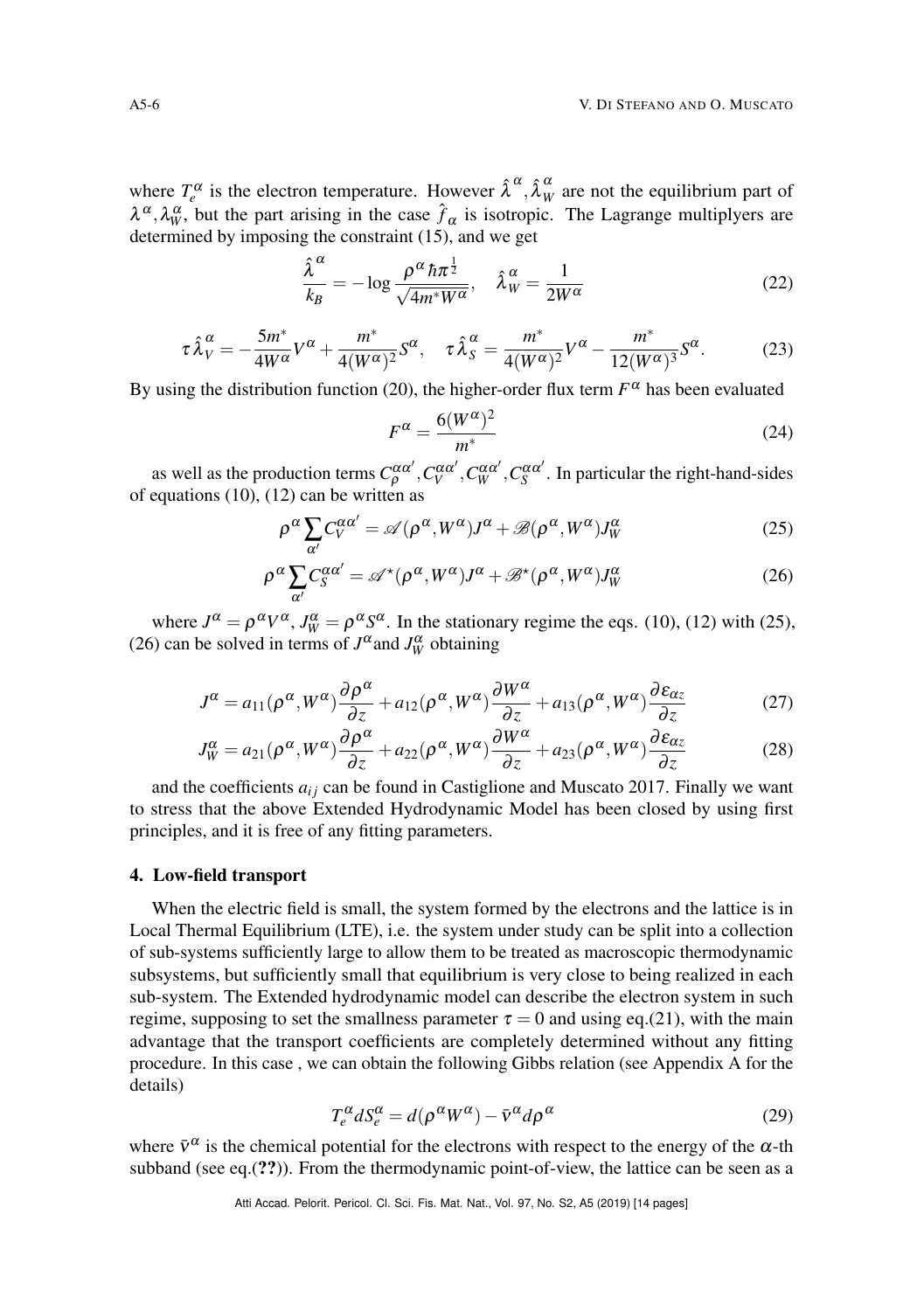rigid-body endowed with an internal energy density  $W_L$ , energy-flux  $J_{W_L}^i$ , and temperature *TL*. The lattice energy balance equation writes

$$
\frac{\partial W_L}{\partial t} + \frac{\partial J_{W_L}^i}{\partial x^i} = H_L \tag{30}
$$

where  $H_L$  denotes the production of internal energy.

Let be  $S_L$  the lattice entropy then, in LTE, the Gibbs relation holds

$$
T_L dS_L = dW_L. \tag{31}
$$

The key point is that, having Gibbs relations, one can define the entropy-fluxes

<span id="page-6-2"></span>
$$
J_{Se}^{\alpha i} = \frac{1}{T_e^{\alpha}} (J_W^{\alpha} - \bar{\mathbf{v}}^{\alpha} J^{\alpha}) z^i, \quad J_{S_L}^i = \frac{1}{T_L} J_{W_L}^i
$$
 (32)

where  $z^i$  is the unit vector in the *z*-direction, and the quantity

$$
J_h^{i\alpha} = T_e^{\alpha} J_{Se}^{i\alpha} \tag{33}
$$

is known as electron heat flux density.

If we define the total entropy and its flux as

$$
S_{tot} = S_e + S_L, \quad J_{Stot}^i = \sum_{\alpha} J_{Se}^{\alpha i} |\chi_{\alpha}|^2 + J_{S_L}^i
$$
\n(34)

then, from the moment system, one can write down the total entropy balance equation Muscato [2001](#page-12-15)

$$
\frac{\partial S_{tot}}{\partial t} + \frac{\partial J_{Stot}^i}{\partial x^i} = P_S, \quad P_S = \sum_{\alpha} P_S^{\alpha} |\chi_{\alpha}|^2 \tag{35}
$$

<span id="page-6-0"></span>
$$
P_{S}^{\alpha} = \frac{J^{\alpha} z^{i}}{T_{e}^{\alpha}} \frac{\partial \hat{\phi}^{\alpha}}{\partial x^{i}} + (J_{W}^{\alpha} - \bar{v}^{\alpha} J^{\alpha}) z^{i} \frac{\partial}{\partial x^{i}} \left(\frac{1}{T_{e}^{\alpha}}\right) - \sum_{\alpha'} \frac{\rho^{\alpha}}{T_{e}^{\alpha}} \bar{v}^{\alpha} C_{\rho}^{\alpha \alpha'} \tag{36}
$$

where the electro-chemical potential is

$$
\hat{\phi}^{\alpha} = -\bar{v}^{\alpha} + \varepsilon_{\alpha z}.\tag{37}
$$

Now we shall suppose that the electrons and the lattice are in local thermal equilibrium with the same temperature  $T_L$  i.e.

$$
T_e^{\alpha} = T_L \tag{38}
$$

and, from equation [\(36\)](#page-6-0), we can identify the thermodynamic forces  $X_\alpha$  and the corresponding generalized fluxes  $J_{\alpha}$  i.e.

<span id="page-6-1"></span>
$$
X_A = \left\{ \frac{1}{T_L} \frac{\partial \hat{\phi}^{\alpha}}{\partial x^i}, \frac{\partial}{\partial x^i} \left( \frac{1}{T_L} \right), -\frac{\bar{v}^{\alpha}}{T_L} \right\}
$$
(39)

$$
J_A = \left\{ J^{\alpha} z^i, \sum_{\alpha} (J^{\alpha}_{W} - \bar{v}^{\alpha} J^{\alpha}) z^i, \rho^{\alpha} \sum_{\alpha'} C^{\alpha \alpha'}_{\rho} \right\} \quad . \tag{40}
$$

Atti Accad. Pelorit. Pericol. Cl. Sci. Fis. Mat. Nat., Vol. 97, No. S2, A5 (2019) [\[14](#page-13-10) pages]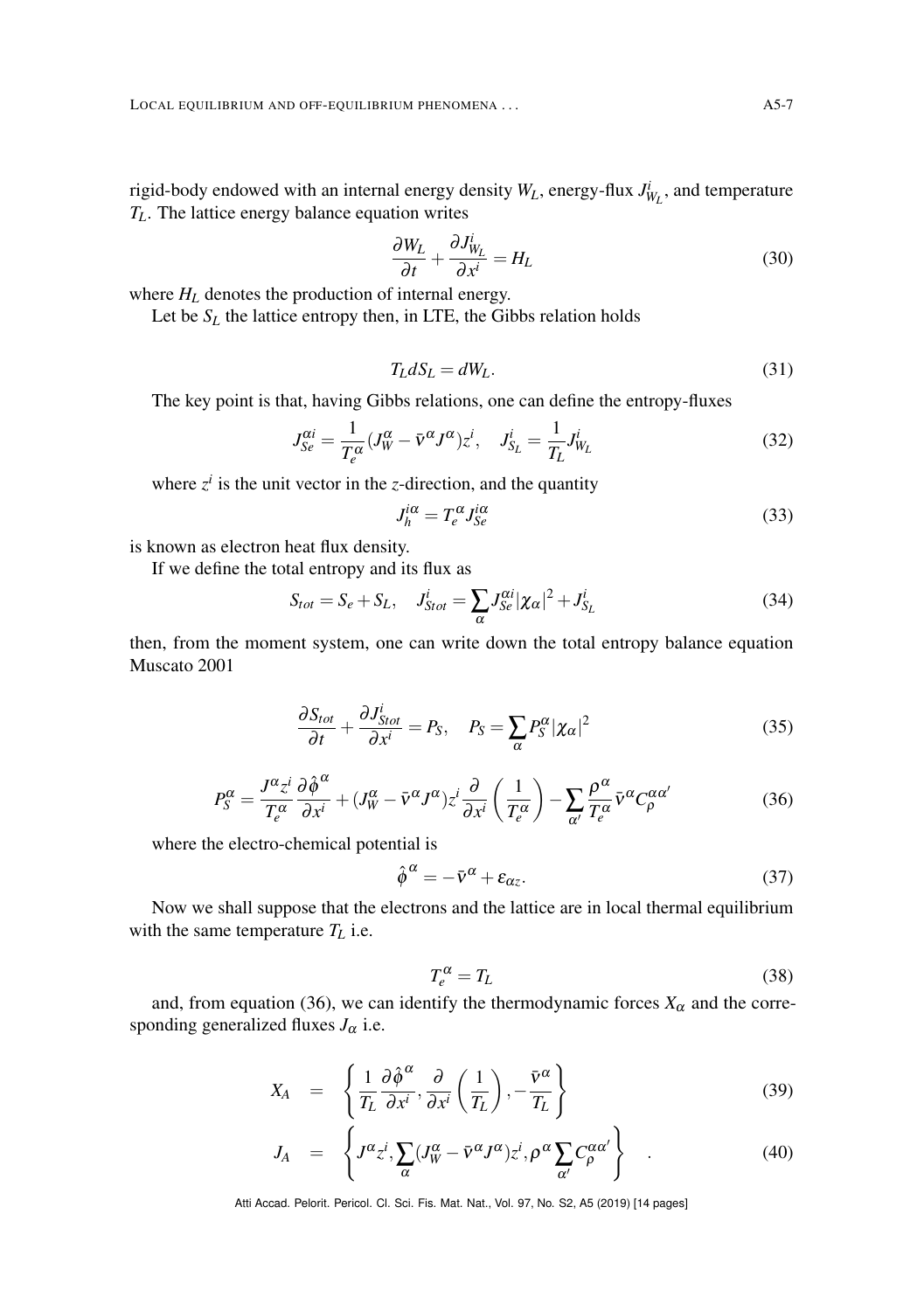It is known empirically that, for a large class of irreversible phenomena and under a wide range of experimental conditions, the fluxes are linear functions of the thermodynamical forces Lebon *et al.* [2008,](#page-11-17) i.e.

$$
J_A = L_{AB} X_B \tag{41}
$$

and the corresponding phenomena belong to the realm of Linear Irreversible Thermodynamics. In this context, the property of microscopic reversibility for any statistical system near thermal equilibrium give rises to the Onsager Reciprocity Principle (ORP), which states the symmetry of the constitutive matrix i.e.

<span id="page-7-2"></span>
$$
L_{AB} = L_{BA} \quad . \tag{42}
$$

Close to local thermal equilibrium, we shall suppose that the electron kinetic energy can be neglected respect to the thermal one

$$
W^{\alpha} \simeq \frac{1}{2} k_B T_e^{\alpha} = \frac{1}{2} k_B T_L.
$$

In this case, from eqs.[\(27\)](#page-5-2),[\(28\)](#page-5-2) we can obtain the following relations as function of the variables  $(\hat{\phi}^{\alpha}, T_L)$ 

$$
J^{\alpha} = b_{11}(\rho^{\alpha}, W^{\alpha}) \frac{\partial \hat{\phi}^{\alpha}}{\partial z} + b_{12}(\rho^{\alpha}, W^{\alpha}) \frac{\partial}{\partial z} (k_B T_L)
$$
 (43)

$$
J_W^{\alpha} = b_{21}(\rho^{\alpha}, W^{\alpha}) \frac{\partial \hat{\phi}^{\alpha}}{\partial z} + b_{22}(\rho^{\alpha}, W^{\alpha}) \frac{\partial}{\partial z} (k_B T_L)
$$
 (44)

where the coefficients  $b_{ij}$  are known functions Muscato and Di Stefano [2012a.](#page-12-7) The previous equations can be rewritten in terms of the thermodynamic fluxes and forces

<span id="page-7-0"></span>
$$
J^{\alpha} = T_L b_{11} \frac{1}{T_L} \frac{\partial \hat{\phi}^{\alpha}}{\partial z} - k_B T_L^2 b_{12} \frac{\partial}{\partial z} \left( \frac{1}{T_L} \right)
$$
(45)

<span id="page-7-1"></span>
$$
J_h^{\alpha} = J_W^{\alpha} - \bar{v}^{\alpha} J^{\alpha} =
$$
  
\n
$$
T_L(b_{21} - \bar{v}b_{11}) \frac{1}{T_L} \frac{\partial \hat{\phi}^{\alpha}}{\partial z} - k_B T_L^2(b_{22} - \bar{v}^{\alpha}b_{12}) \frac{\partial}{\partial z} \frac{1}{T_L}.
$$
\n(46)

Now from the definitions [\(39\)](#page-6-1),[\(40\)](#page-6-1) and the eqs.[\(45\)](#page-7-0), [\(46\)](#page-7-1) we can identify

$$
L_{11} = T_L b_{11}, \quad L_{12} = -k_B (T_L)^2 b_{12}
$$

$$
L_{21} = T_L (b_{21} - \bar{v}^{\alpha} b_{11}), \quad L_{22} = -k_B (T_L)^2 (b_{22} - \bar{v}^{\alpha} b_{12})
$$

and the ORP [\(42\)](#page-7-2) implies

<span id="page-7-3"></span>
$$
-k_B T_L b_{12} = b_{21} - \bar{v}^{\alpha} b_{11} \tag{47}
$$

which must be verified numerically taking into account the structure of the wire.

Finally from the previous equations [\(45\)](#page-7-0),[\(46\)](#page-7-1) we can identify the electrical conductivity  $\sigma^{\alpha}$  and the electronic thermal conductivity  $\kappa_e^{\alpha}$  for the  $\alpha$ -th subband with

$$
\sigma^{\alpha} = e^2 b_{11}, \quad \kappa_e^{\alpha} = -(b_{22} - \bar{v}^{\alpha} b_{12}) k_B.
$$
 (48)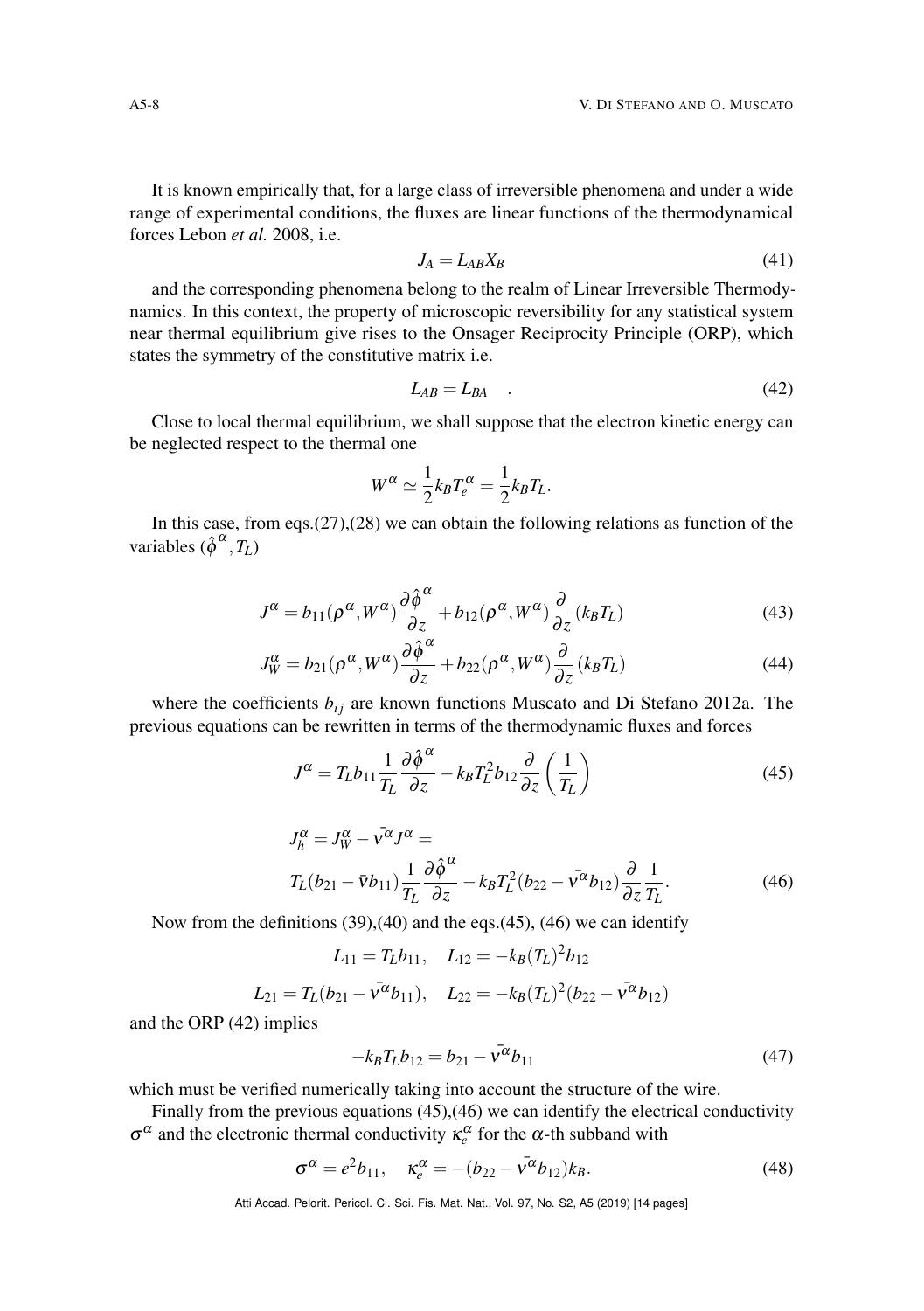#### <span id="page-8-0"></span>5. Thermoelectric effects

The coupling between temperature gradients and electrical potential gradients gives rise to the Seebeck and Peltier thermoelectric effects. When a small temperature difference ∆*T<sup>L</sup>* is applied to a conductor or semiconductor, the electrons in the hot part have more energy with respect to those of the cold part. As in a neutral gas the charges will diffuse from the hot to the cold part but, since they are charged, this movement produces a current in the material and hence an electric field which opposes to the diffusion. The Thermopower  $\mathscr S$  (or Seebeck coefficient) is a measure of the voltage produced in the presence of this small temperature difference under the hypothesis of open circuit (i.e.  $J^{\alpha} = 0$ ), and for each subband is defined as

$$
\mathscr{S}^{\alpha} = \frac{\Delta \hat{\phi}^{\alpha}}{\Delta T_L} \bigg|_{J^{\alpha} = 0}.
$$
\n(49)

Then from eq.[\(27\)](#page-5-2) we have

<span id="page-8-1"></span>
$$
\mathscr{S}^{\alpha} = \frac{\Delta \hat{\phi}^{\alpha}}{\Delta T_L} \bigg|_{J^{\alpha} = 0} = -k_B \frac{b_{12}}{b_{11}} \tag{50}
$$

and we can define the average Thermopower as

$$
\mathscr{S} = \frac{\sum_{\alpha} \rho^{\alpha} \mathscr{S}^{\alpha}}{\sum_{\alpha} \rho^{\alpha}}.
$$
\n(51)

When a small current (or particle flux) passes into an isothermal conductor or semiconductor, a heat current is carried per unit charge through the material. The Peltier coefficient measures this heat current and, for each subband, is defined as

$$
\Pi^{\alpha} = \left. \frac{\partial J_h^{\alpha}}{\partial J^{\alpha}} \right|_{\nabla T_L = 0}.
$$
\n(52)

The eqs. [\(45\)](#page-7-0), [\(46\)](#page-7-1) for  $\nabla T_L = 0$  reduce to

$$
J^{\alpha} = b_{11} \frac{\partial \hat{\phi}^{\alpha}}{\partial z}, \quad J^{\alpha}_{h} = \frac{b_{21} - \bar{v}b_{11}}{b_{11}} J^{\alpha} z^{i}
$$
(53)

and since  $J_h^{i\alpha} = (0, 0, J_h^{\alpha})$  then the Peltier coefficient is

<span id="page-8-2"></span>
$$
\Pi^{\alpha} = \frac{b_{21}(\rho^{\alpha}, W^{\alpha})}{b_{11}(\rho^{\alpha}, W^{\alpha})} - \bar{v}^{\alpha}.
$$
 (54)

Moreover, the average Peltier coefficient is

$$
\Pi = \frac{\sum_{\alpha} \rho^{\alpha} \Pi^{\alpha}}{\sum_{\alpha} \rho^{\alpha}} = \frac{\sum_{\alpha} \rho^{\alpha} \left[ \frac{b_{21}}{b_{11}} - \bar{v}^{\alpha} \right]}{\sum_{\alpha} \rho^{\alpha}}.
$$
\n(55)

Another consequence of the Linear Irreversible Thermodynamics is the Kelvin relation, which relates the Thermopower and the Peltier coefficient by the following relation

$$
\Pi^{\alpha} = \mathscr{S}^{\alpha} T_{L}.
$$
\n(56)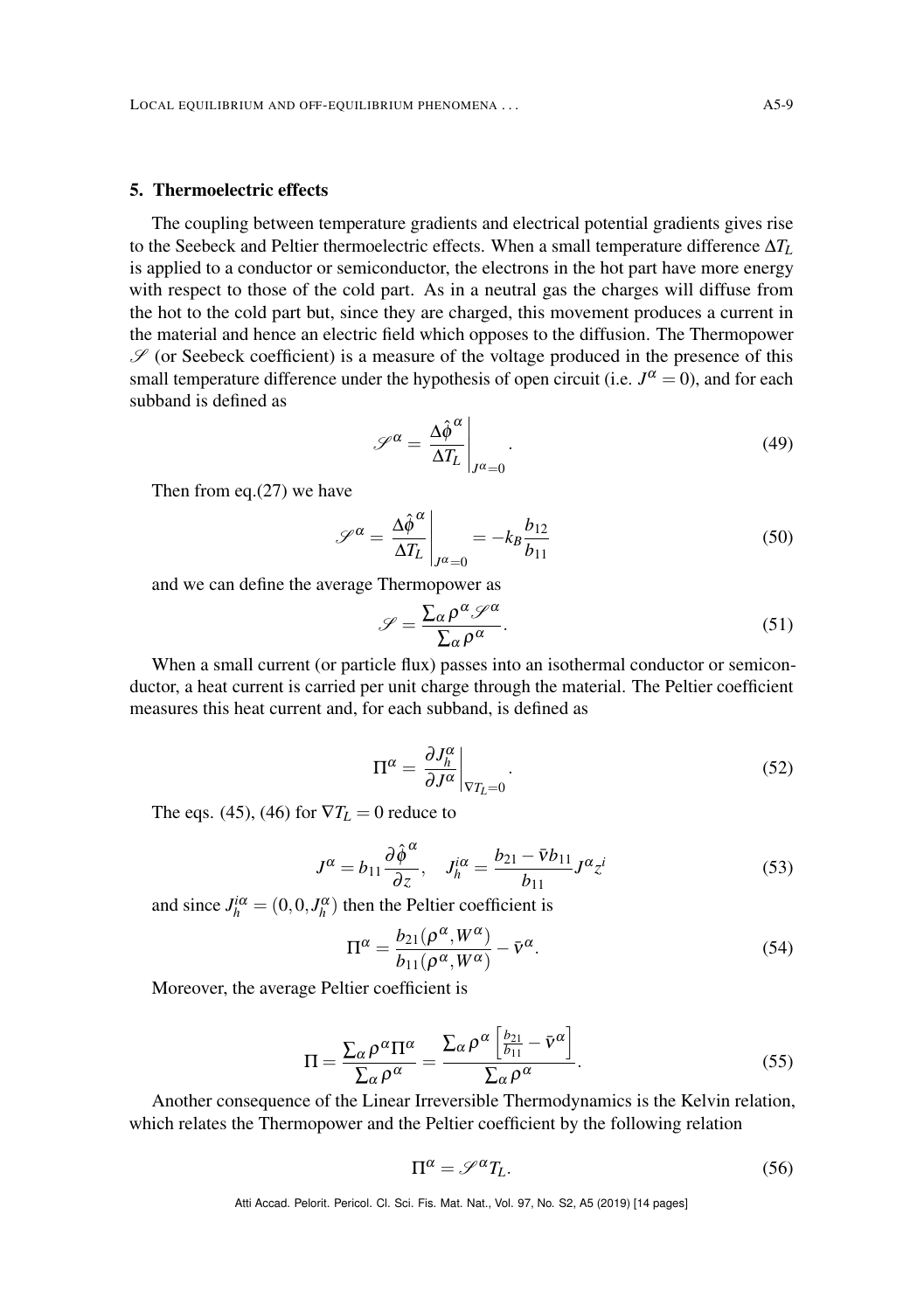This relation is easily verified for our model.

In fact, if we substitute [\(50\)](#page-8-1), [\(54\)](#page-8-2) into the previous equation, we obtain the eq.[\(47\)](#page-7-3) and the Kelvin relation is a consequence of the ORP. Hence we have proved that the Extended Hydrodynamic model is able to capture LTE phenomena, without any tuning parameters. In the bulk case, these phenomena are usually described either using phenomenological models or using the Boltzmann transport equation in the relaxation time approximation, where the obtained coefficients weakly depend on the scattering mechanism.

# <span id="page-9-0"></span>6. Off-equilibrium regime

If the system is not in Local Thermal Equilibrium (i.e.  $\tau \neq 0$ ) the previous results are no more valid. In fact we cannot introduce Gibbs relations in the form [\(29\)](#page-5-3), and consequently the definitions [\(32\)](#page-6-2). In this regime we have to use the flux equations [\(27\)](#page-5-2), [\(28\)](#page-5-2), and we need another definition for the electro-chemical potential, and the electron heat flux density. That can be achieved by using the Extended Gibbs relation (??) (see Appendix A), which reads

$$
\frac{1}{k_B \hat{\lambda}_W^{\alpha}} dS_e^{\alpha} = \frac{\hat{\lambda}^{\alpha}}{k_B \hat{\lambda}_W^{\alpha}} d\rho^{\alpha} + d(\rho^{\alpha} W^{\alpha}) + \tau \frac{\hat{\lambda}_V^{\alpha}}{\hat{\lambda}_W^{\alpha}} d(\rho^{\alpha} V^{\alpha}) + \tau \frac{\hat{\lambda}_S^{\alpha}}{\hat{\lambda}_W^{\alpha}} d(\rho^{\alpha} S^{\alpha}).
$$
 (57)

<span id="page-9-1"></span>The coefficient of  $d\rho^{\alpha}$ , in analogy to the LTE case [\(29\)](#page-5-3), can be understood as the off-equilibrium chemical potential and, using the closure eqs.[\(22\)](#page-5-4), it reads

$$
\bar{v}^{\alpha*} = -\frac{\hat{\lambda}^{\alpha}}{k_B \hat{\lambda}_W^{\alpha}} = 2W^{\alpha} \log \left[ \frac{\rho^{\alpha} \hbar \pi^{\frac{1}{2}}}{\sqrt{4m^* W^{\alpha}}} \right]
$$
(58)

<span id="page-9-2"></span>and

$$
\hat{\phi}^{\alpha*} = -\bar{v}^{\alpha*} + \varepsilon_{\alpha z}.\tag{59}
$$

Moreover, if we identify  $\frac{1}{k_B \hat{\lambda}_W^{\alpha}} dS_e^{\alpha}$  with the heat, then the corresponding off-equilibrium heat flux  $J_h^{\star i\alpha}$  (up to first order in  $\tau$ ) is

$$
J_h^{i\alpha*} = \left\{ \frac{\hat{\lambda}^{\alpha}}{k_B \hat{\lambda}_W^{\alpha}} \rho^{\alpha} V^{\alpha} + \rho^{\alpha} S^{\alpha} + \tau \frac{\hat{\lambda}_V^{\alpha}}{\hat{\lambda}_W^{\alpha}} \frac{2 \rho^{\alpha}}{m^*} W^{\alpha} + \tau \frac{\hat{\lambda}_S^{\alpha}}{\hat{\lambda}_W^{\alpha}} \rho^{\alpha} F^{\alpha} \right\} z^i \tag{60}
$$

and, by using the closure relations [\(22\)](#page-5-4), [\(23\)](#page-5-5), [\(24\)](#page-5-6), we get

<span id="page-9-4"></span>
$$
J_h^{i\alpha*} = \{J_W^{\alpha} - (\bar{v}^{\alpha*} + 2W^{\alpha}\tau)J^{\alpha}\}\dot{z}^i.
$$
 (61)

Using the off-equilibrium chemical potential  $(58)$  and eq.[\(59\)](#page-9-2), we can rewrite eqs. [\(27\)](#page-5-2), [\(28\)](#page-5-2) as

<span id="page-9-3"></span>
$$
J^{\alpha} = b_{11} \frac{\partial \hat{\phi}^{\alpha*}}{\partial z} + b_{12} \frac{\partial W^{\alpha}}{\partial z}
$$
 (62)

$$
J_W^{\alpha} = b_{21} \frac{\partial \hat{\phi}^{\alpha*}}{\partial z} + b_{22} \frac{\partial W^{\alpha}}{\partial z}
$$
 (63)

Atti Accad. Pelorit. Pericol. Cl. Sci. Fis. Mat. Nat., Vol. 97, No. S2, A5 (2019) [\[14](#page-13-10) pages]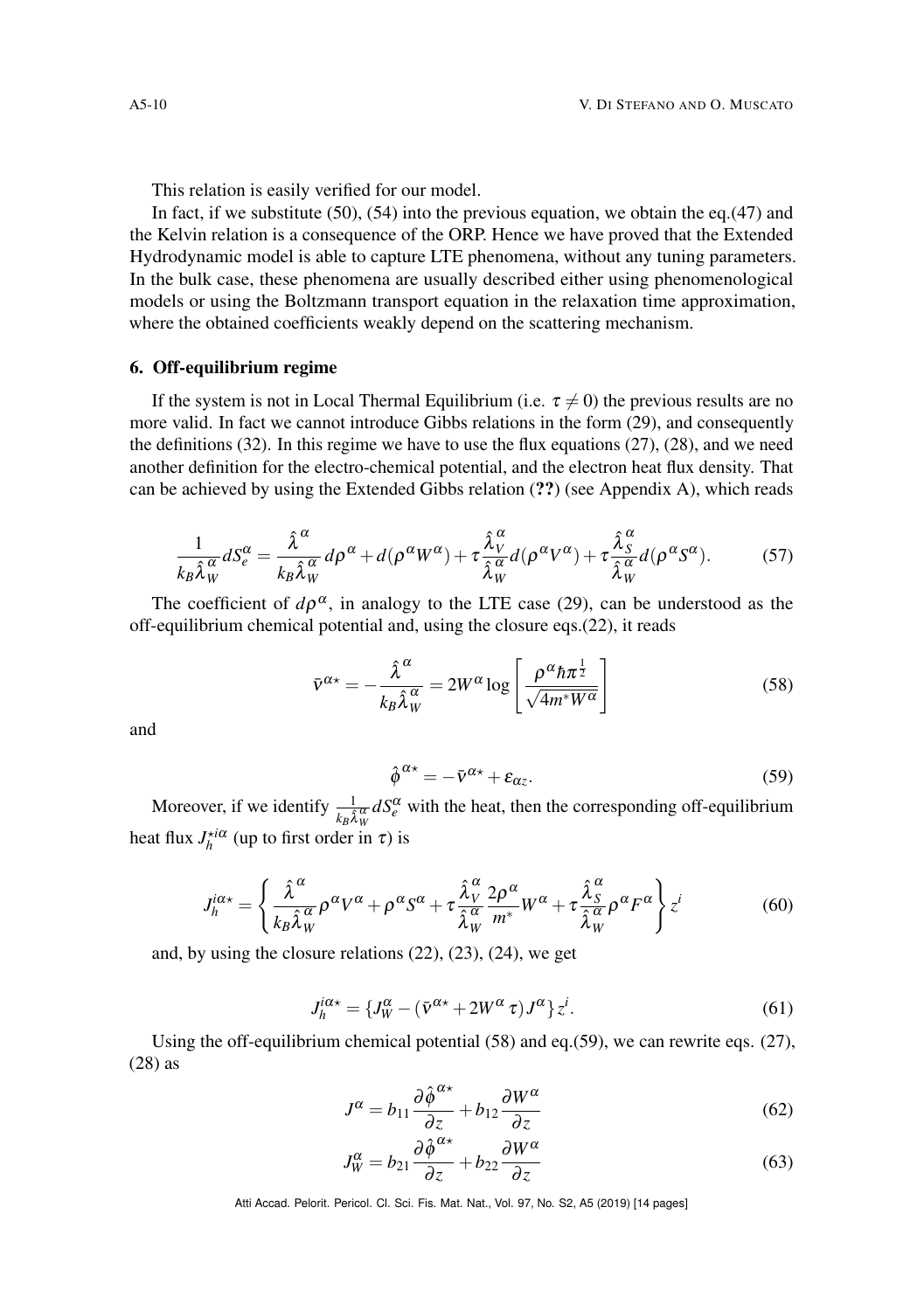LOCAL EQUILIBRIUM AND OFF-EQUILIBRIUM PHENOMENA . . .  $A5-11$ 

therefore we shall be able to define the off-equilibrium Peltier coefficient. If  $\nabla W^{\alpha} = 0$ , then from eqs. $(62)$ ,  $(63)$  we get

$$
J_W^{\alpha} = \frac{b_{21}}{b_{11}} J^{\alpha}.
$$
\n(64)

If we insert this equation into [\(61\)](#page-9-4), we obtain

$$
J_h^{i\alpha*} = J_h^{\alpha*} z^i, \quad J_h^{\alpha*} = \left[\frac{b_{21}}{b_{11}} - (\bar{v}^{\alpha*} + 2W^{\alpha}\tau)\right] J^{\alpha}
$$
(65)

from which we can define the off-equilibrium Peltier coefficient

$$
\Pi^{\alpha*} = \left. \frac{\partial J_h^{\alpha*}}{\partial J^{\alpha}} \right|_{\nabla T_L = 0} = \frac{b_{21}}{b_{11}} - (\bar{v}^{\alpha*} + 2W^{\alpha}\tau). \tag{66}
$$

We notice that this coefficient reduces to [\(54\)](#page-8-2) if  $\tau = 0$ . Thus our Extended Thermodynamic model is able to define an off-equilibrium Peltier coefficient, in a larger neighborhood of LTE.

# <span id="page-10-0"></span>7. Conclusions

We have introduced an Extended hydrodynamic model to be coupled to the Schrödinger-Poisson system, describing transport phenomena in SiNWs. This model is valid in a larger neighborhood of LTE and it is free of any fitting parameters. When the electric field is small, the system formed by the electrons and the lattice is in LTE and the model is able to capture Thermoelectric effects with the main advantage that the transport coefficients are completely determined. Moreover if the system is no more in LTE, taking advantage of Extended Gibbs relations, one can define an off-equilibrium Peltier coefficient. The next step will be the determination of these transport coefficients for realistic SiNWs structures, for which it must take into account the inclusion of the main scattering mechanisms, finite confining potentials, and atomistic calculations for the electronic structure. From the numerical pointof-view the main difficulty is the solution of the Schrödinger-Poisson system  $(2)$ , $(3)$ , $(4)$  that can be tackled according to the guideline in Muscato *et al.* [2018,](#page-12-16) [2019.](#page-12-6) These issues are under current investigation and will be the subject of forthcoming articles.

#### Acknowledgments

We acknowledge the support of the project "Modellistica, simulazione e ottimizzazione del trasporto di cariche in strutture a bassa dimensionalità", Università degli Studi di Catania - Piano della Ricerca 2016/2018 Linea di intervento 2.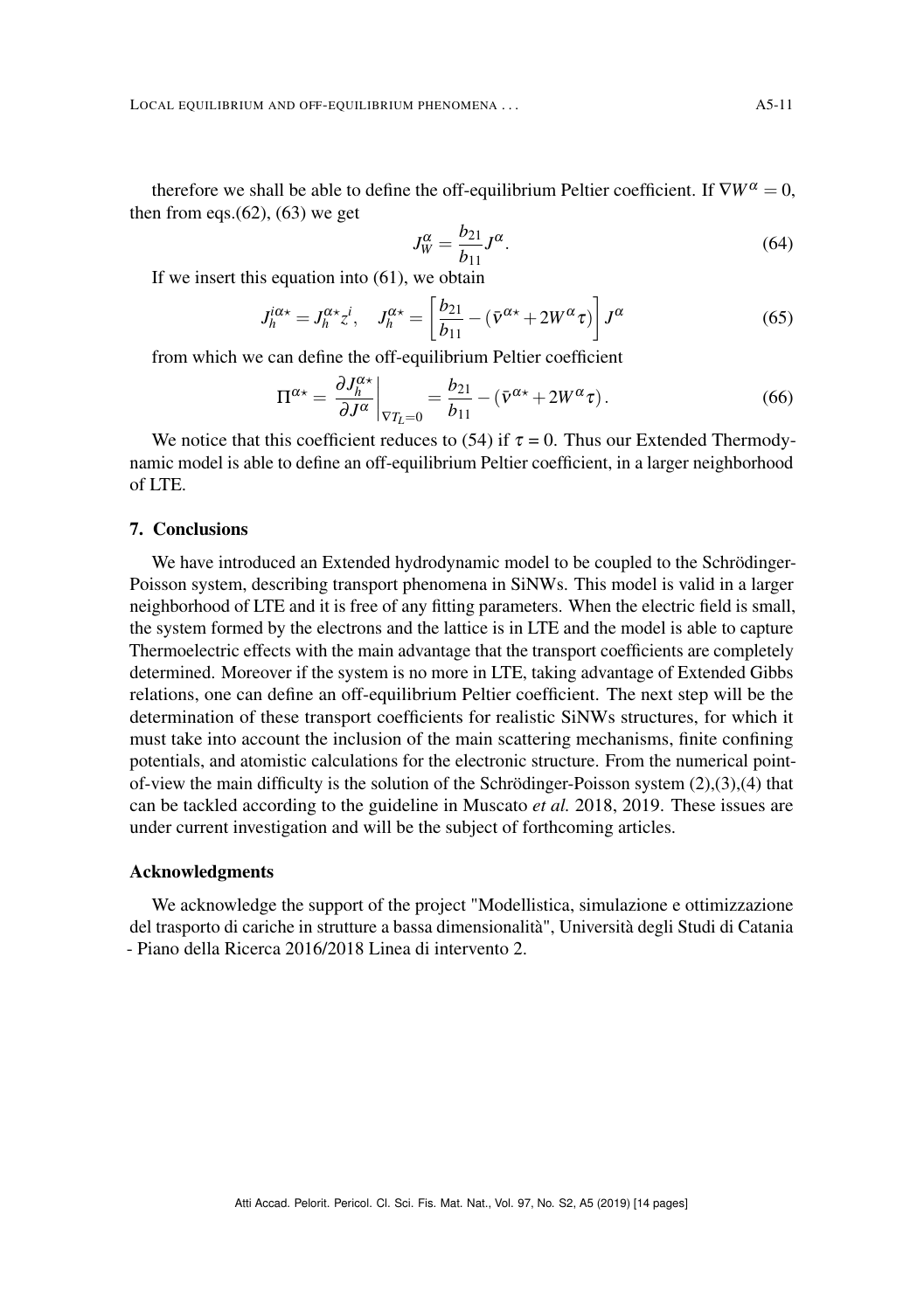#### <span id="page-11-0"></span>References

- <span id="page-11-4"></span>Aldegunde, M., Martinez, A., and Asenov, A. (2011). "Non-equilibrium Green's function analysis of cross section and channel length dependence of phonon scattering and its impact on the performance of Si nanowire field effect transistors". *Journal of Applied Physics* 110, 094518. DOI: [10.1063/1.3658856.](https://doi.org/10.1063/1.3658856)
- <span id="page-11-12"></span>Camiola, V., Mascali, G., and Romano, V. (2012). "Numerical simulation of a double-gate MOSFET with a subband model for semiconductors based on the maximum entropy principle". *Continuum Mechanics and Thermodynamics* 24(4), 417–436. DOI: [10.1007/s00161-011-0217-6.](https://doi.org/10.1007/s00161-011-0217-6)
- <span id="page-11-13"></span>Camiola, V., Mascali, G., and Romano, V. (2013). "Simulation of a double-gate MOSFET by a non-parabolic energy-transport subband model for semiconductors based on the maximum entropy principle". *Mathematical and Computer Modelling* 58(1), 321–343. DOI: [10.1016/j.mcm.2012.11.](https://doi.org/10.1016/j.mcm.2012.11.007) [007.](https://doi.org/10.1016/j.mcm.2012.11.007)
- <span id="page-11-3"></span>Cao, A., Sudhölter, E., and Smet, L. C. de (2014). "Silicon Nanowire-Based Devices for Gas-Phase Sensing". *Sensors* 14(1), 245–271. DOI: [10.3390/s140100245.](https://doi.org/10.3390/s140100245)
- Casas-Vàzquez, J. and Jou, D. (1997). "Lagrange Multipliers in Extended Irreversible Thermodynamics and in Informational Statistics Thermodynamics". *Brasilian Journal of Physics* 27(4), 547–559.
- <span id="page-11-16"></span>Castiglione, T. and Muscato, O. (2017). "Non-parabolic band hydrodynamic model for silicon quantum wires". *Journal of Computational and Theoretical Transport* 46(3), 186–201. DOI: [10.1080/](https://doi.org/10.1080/23324309.2017.1318402) [23324309.2017.1318402.](https://doi.org/10.1080/23324309.2017.1318402)
- <span id="page-11-6"></span>Dimaggio, E. and Pennelli, G. (2018). "Potentialities of silicon nanowire forests for thermoelectric generation". *Nanotechnology* 29(13), 135401. DOI: [10.1088/1361-6528/aaa9a2.](https://doi.org/10.1088/1361-6528/aaa9a2)
- <span id="page-11-7"></span>Ferry, D., Goodnick, S., and Bird, J. (2009). *Transport in nanostructures*. Cambridge University Press.
- <span id="page-11-1"></span>Guerfi, Y. and Larrieu, G. (2016). "Vertical Silicon Nanowire Field Effect Transistors with Nanoscale Gate-All-Around". *Nanoscale Research Letters* 11, 210. DOI: [10.1186/s11671-016-1396-7.](https://doi.org/10.1186/s11671-016-1396-7)
- <span id="page-11-5"></span>Jin, S., Tang, T.-W., and Fischetti, M. (2008). "Simulation of Silicon Nanowire Transistors Using Boltzmann Transport Equation Under Relaxation Time Approximation". *IEEE Transactions on Electron Devices* 55(3), 727–736. DOI: [10.1109/TED.2007.913560.](https://doi.org/10.1109/TED.2007.913560)
- <span id="page-11-17"></span>Lebon, G., Jou, D., and Casas-Vàzquez, J. (2008). *Understanding non-equilibrium thermodynamics*. Springer-Verlag Berlin.
- <span id="page-11-9"></span>Mascali, G. (2015). "A hydrodynamic model for silicon semiconductors including crystal heating". *European Journal of Applied Mathematics* 26(4), 477–496. DOI: [10.1017/S0956792515000157.](https://doi.org/10.1017/S0956792515000157)
- <span id="page-11-10"></span>Mascali, G. (2016). "A new formula for silicon thermal conductivity based on a hierarchy of hydrodynamical models". *Journal of Statistical Physics* 163(5), 1268–1284. DOI: [10.1007/s10955-016-](https://doi.org/10.1007/s10955-016-1509-9) [1509-9.](https://doi.org/10.1007/s10955-016-1509-9)
- <span id="page-11-14"></span>Mascali, G. (2017). "Thermal conductivity reduction by embedding nanoparticles". *Journal of Computational Electronics* 16(1), 180–189. DOI: [10.1007/s10825-016-0934-y.](https://doi.org/10.1007/s10825-016-0934-y)
- <span id="page-11-15"></span>Mascali, G. and Romano, V. (2010). "Hydrodynamic subband model for semiconductors based on the maximum entropy principle". *Nuovo Cimento C* 33(1), 155–163. DOI: [10.1393/ncc/i2010-10578-0.](https://doi.org/10.1393/ncc/i2010-10578-0)
- <span id="page-11-11"></span>Mascali, G. and Romano, V. (2017a). "Charge Transport in Graphene including Thermal Effects". *SIAM Journal on Applied Mathematics* 77(2), 593–613. DOI: [10.1137/15M1052573.](https://doi.org/10.1137/15M1052573)
- <span id="page-11-8"></span>Mascali, G. and Romano, V. (2017b). "Exploitation of the maximum entropy principle in mathematical modeling of charge transport in semiconductors". *Entropy* 19(1), 36. DOI: [doi.org/10.3390/](https://doi.org/doi.org/10.3390/e19010036) [e19010036.](https://doi.org/doi.org/10.3390/e19010036)
- <span id="page-11-2"></span>Mongillo, M., Spathis, P., Katsaros, G., Gentile, P., and De Franceschi, S. (2012). "Multifunctional devices and logic gates with undoped silicon nanowires". *Nano Letters* 12(6), 3074–3079. DOI: [10.1021/nl300930m.](https://doi.org/10.1021/nl300930m)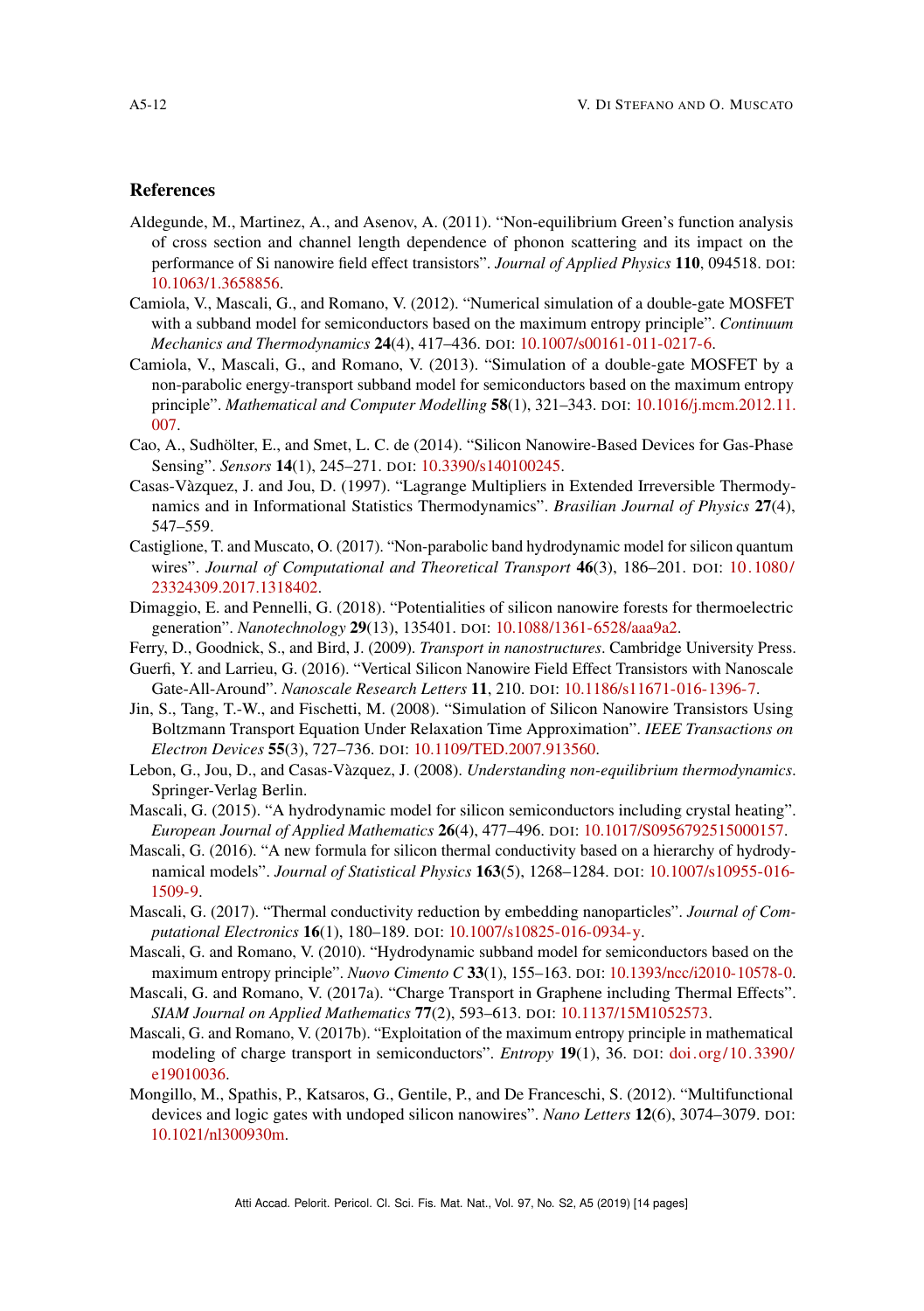- 
- <span id="page-12-15"></span>Muscato, O. (2001). "The Onsager reciprocity principle as a check of consistency for semiconductor carrier transport models". *Physica A* 289(3–4), 422–458. DOI: [10.1016/S0378-4371\(00\)00307-1.](https://doi.org/10.1016/S0378-4371(00)00307-1)
- Muscato, O. and Castiglione, T. (2016). "A Hydrodynamic Model for Silicon Nanowires Based on the Maximum Entropy Principle". *Entropy* 18, 368 [25 pages]. DOI: [10.3390/e18100368.](https://doi.org/10.3390/e18100368)
- <span id="page-12-6"></span>Muscato, O., Castiglione, T., and Coco, A. (2019). "Hydrodynamic modeling of electron transport in gated silicon nanowires transistors". *Atti della Accademia Peloritana dei Pericolanti. Classe di Scienze Fisiche, Matematiche e Naturali* 96(S2), A18 [16 pages]. DOI: [10.1478/AAPP.97S1A18.](https://doi.org/10.1478/AAPP.97S1A18)
- <span id="page-12-16"></span>Muscato, O., Castiglione, T., Di Stefano, V., and Coco, A. (2018). "Low-field electron mobility evaluation in silicon nanowire transistors using an extended hydrodynamic model". *Journal of Mathematics in Industry* 8(14). DOI: [10.1186/s13362-018-0056-1.](https://doi.org/10.1186/s13362-018-0056-1)
- <span id="page-12-8"></span>Muscato, O. and Di Stefano, V. (2008). "Modeling heat generation in a submicrometric  $n + n - n +$ silicon diode". *Journal of Applied Physics* 104(12), 124501 [10 pages]. DOI: [10.1063/1.3041474.](https://doi.org/10.1063/1.3041474)
- <span id="page-12-9"></span>Muscato, O. and Di Stefano, V. (2011a). "An energy transport model describing heat generation and conduction in silicon semiconductors". *Journal of Statistical Physics* 144(11), 171–197. DOI: [10.1007/s10955-011-0247-2.](https://doi.org/10.1007/s10955-011-0247-2)
- <span id="page-12-10"></span>Muscato, O. and Di Stefano, V. (2011b). "Heat generation and transport in nanoscale semiconductor devices via Monte Carlo and hydrodynamic simulations". *COMPEL* 30(2), 519–537. DOI: [10.](https://doi.org/10.1108/03321641111101050) [1108/03321641111101050.](https://doi.org/10.1108/03321641111101050)
- <span id="page-12-11"></span>Muscato, O. and Di Stefano, V. (2011c). "Hydrodynamic modeling of the electro-thermal transport in silicon semiconductors". *Journal of Physics A: Mathematical and Theoretical* 44(10), 105501 [26 pages]. DOI: [10.1088/1751-8113/44/10/105501.](https://doi.org/10.1088/1751-8113/44/10/105501)
- <span id="page-12-12"></span>Muscato, O. and Di Stefano, V. (2011d). "Local equilibrium and off-equilibrium thermoelectric effects in silicon semiconductors". *Journal of Applied Physics* 100(9), 093706 [10 pages]. DOI: [10.1063/1.3658016.](https://doi.org/10.1063/1.3658016)
- <span id="page-12-7"></span>Muscato, O. and Di Stefano, V. (2012a). "Hydrodynamic modeling of silicon quantum wires". *Journal of Computational Electronics* 11(1), 45–55. DOI: [10.1007/s10825-012-0381-3.](https://doi.org/10.1007/s10825-012-0381-3)
- <span id="page-12-13"></span>Muscato, O. and Di Stefano, V. (2012b). "Seebeck Effect in Silicon Semiconductors". *Acta Applicandae Mathematicae* 122(1), 225–238. DOI: [10.1007/s10440-012-9739-6.](https://doi.org/10.1007/s10440-012-9739-6)
- <span id="page-12-14"></span>Muscato, O. and Di Stefano, V. (2015). "Electrothermal transport in silicon carbide semiconductors via a hydrodynamic model". *SIAM Journal on Applied Mathematics* 75(4), 1941–1964. DOI: [10.1137/140995623.](https://doi.org/10.1137/140995623)
- <span id="page-12-5"></span>Muscato, O., Di Stefano, V., and Wagner, W. (2013). "A variance-reduced electrothermal Monte Carlo method for semiconductor device simulation". *Comput. Math. Appl.* 65(3), 520–527. DOI: [10.1016/j.camwa.2012.03.100.](https://doi.org/10.1016/j.camwa.2012.03.100)
- <span id="page-12-1"></span>Muscato, O. and Wagner, W. (2016). "A class of stochastic algorithms for the Wigner equation". *SIAM Journal of Scientific Computing* 38(3), A1483–A1507. DOI: [10.1137/16M105798X.](https://doi.org/10.1137/16M105798X)
- <span id="page-12-3"></span>Muscato, O., Wagner, W., and Di Stefano, V. (2010). "Numerical study of the systematic error in Monte Carlo schemes for semiconductors". *ESAIM: M2AN* 44(5), 1049–1068. DOI: [10.1051/](https://doi.org/10.1051/m2an/2010051) [m2an/2010051.](https://doi.org/10.1051/m2an/2010051)
- <span id="page-12-4"></span>Muscato, O., Wagner, W., and Di Stefano, V. (2011). "Kinetic & Related Models". *Kinetic Rel. Models* 4(3), 809–829. DOI: [10.3934/krm.2011.4.809.](https://doi.org/10.3934/krm.2011.4.809)
- <span id="page-12-2"></span>Nedjalkov, M., Ellinghaus, P., Weinbub, J., Sadi, T., Asenov, A., Dimov, I., and Selberherr, S. (2018). "Stochastic analysis of surface roughness models in quantum wires". *Computer Physics Communications* 228, 30–37. DOI: [10.1016/j.cpc.2018.03.010.](https://doi.org/10.1016/j.cpc.2018.03.010)
- <span id="page-12-0"></span>Nehari, K., Cavassilas, N., Autran, J., Bescond M.and Munteanu, D., and Lannoo, M. (2006). "Influence of band structure on electron ballistic transport in silicon nanowire MOSFET's: An atomistic study". *Solid-State Electronics* 50, 716–721. DOI: [10.1016/j.sse.2006.03.041.](https://doi.org/10.1016/j.sse.2006.03.041)